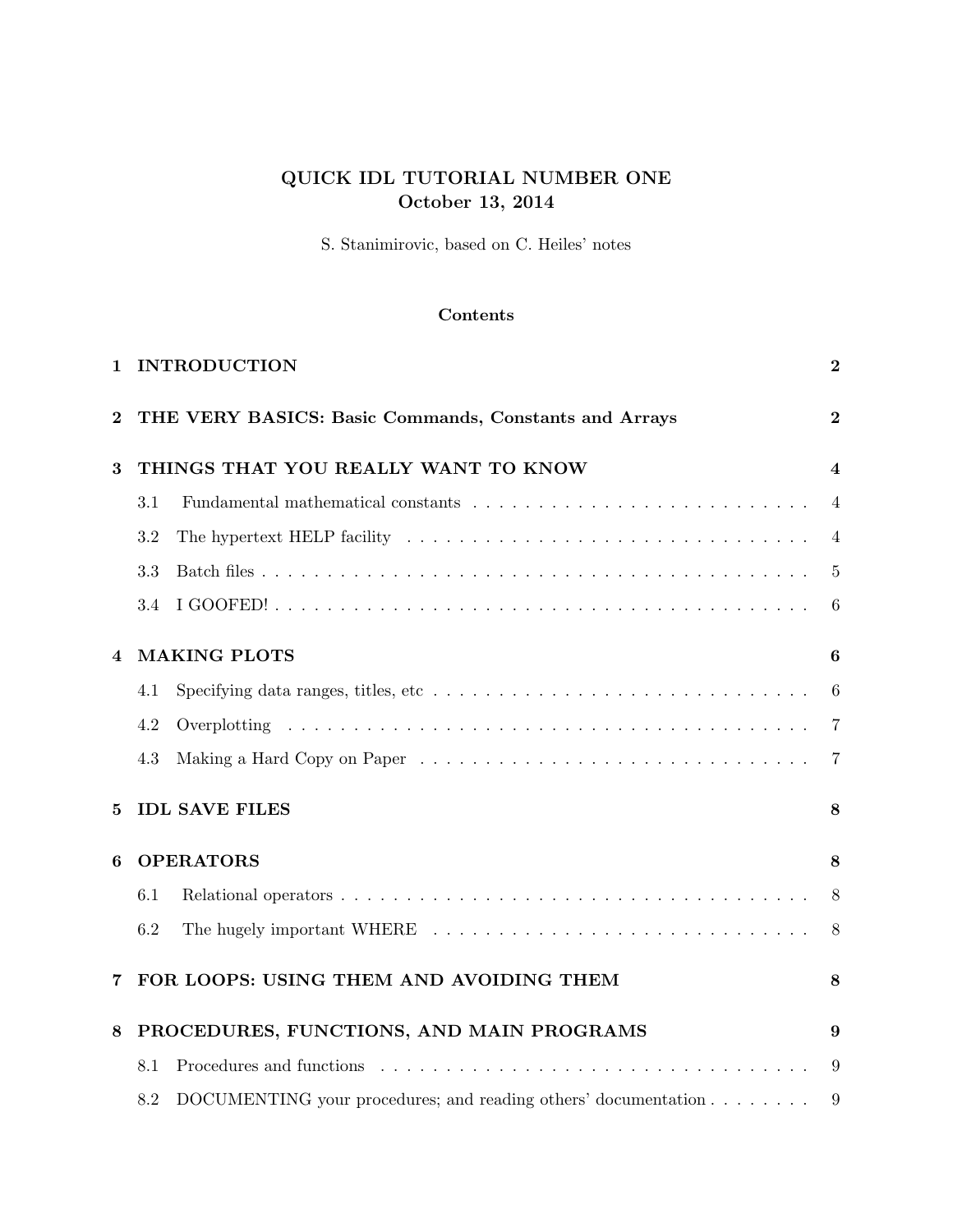| 9 | ORGANIZATIONAL STRUCTURES |       |  |  |  |  |
|---|---------------------------|-------|--|--|--|--|
|   | 9.1                       |       |  |  |  |  |
|   | 92                        |       |  |  |  |  |
|   | 9.3                       |       |  |  |  |  |
|   | 94                        |       |  |  |  |  |
|   |                           | 9.4.1 |  |  |  |  |

# 1. INTRODUCTION

This tutorial provides only those few things you need to get started with IDL and data reduction. IDL is far more powerful than you would guess from this tutorial and is widely used for scientific data analysis and presentation. As an example, IDl is used at the basic platform for handling all Arecibo observations including those from on-going large ALFA surveys.

In our tutorials, commands you enter are in bold type, our comments are in ordinary type, and when we refer to variables in our comments the variables are in italics. Go through the following steps.

### 2. THE VERY BASICS: Basic Commands, Constants and Arrays

print, 3\*5 This command prints the integer 15, the result of 3 times 5. Integer numbers have no decimal point.

 $A = 3*5$  Creates the variable A and sets it equal to 15.

help, a Tells you about the variable A. In IDL, uppercase and lowercase are identical, so A is the same as a.

HELP, A Identical to the lowercase command above—IDL doesn't care about case.

 $a = \sqrt{a}$  & help, a Redefines A to be the square root of its previous value and also tell about A. Typing & allows you to put a second (or more) command on the same line. Note that, now, a has a decimal point. Numbers with decimal points are called *floating point* numbers.

 $a = 4.3$  Defines a as a floating point number equal to 4.3.

 $a = 'Joe'$  defines a as a string variable—that is, ordinary text—and sets it equal to "Joe".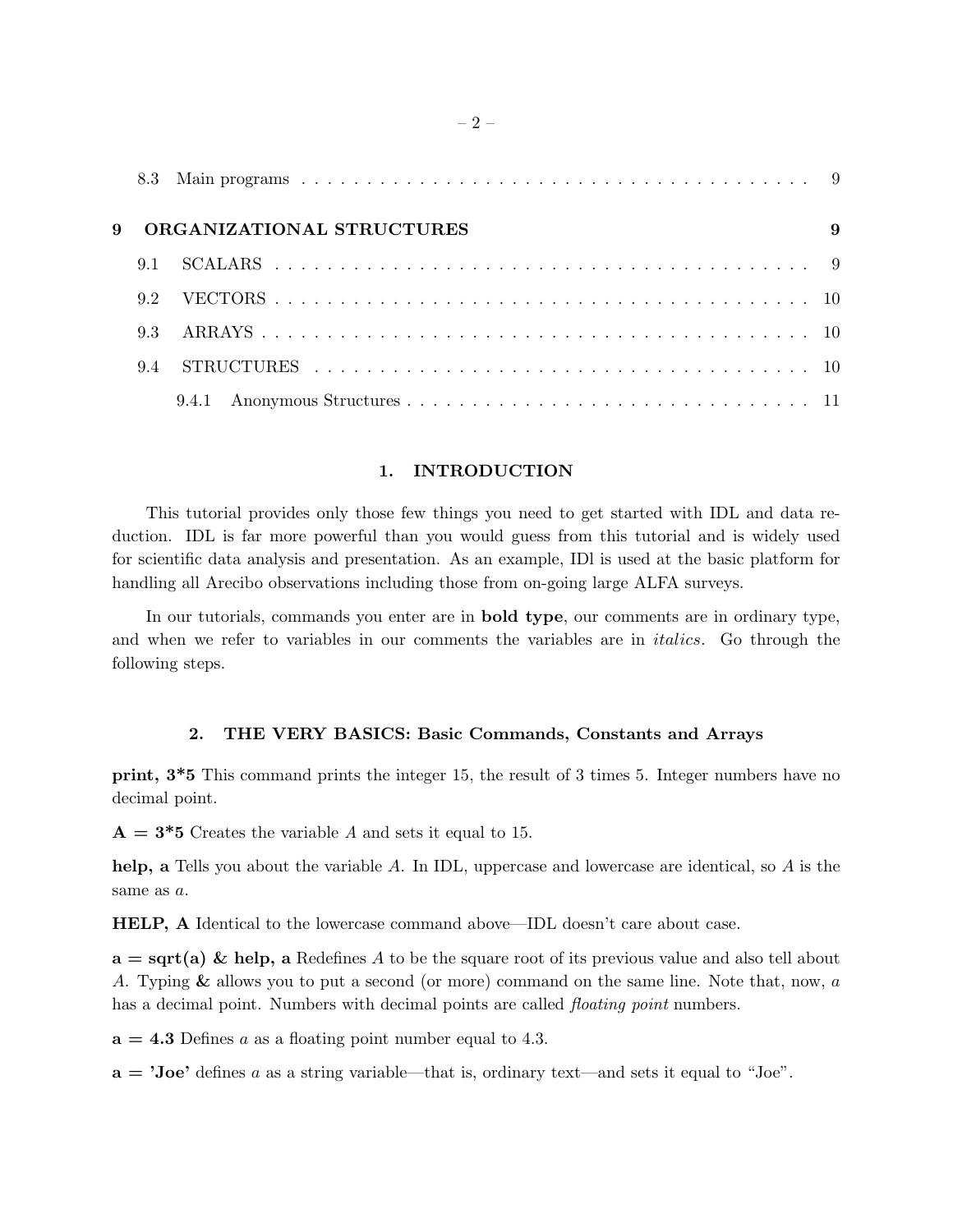$a = \begin{bmatrix} 1,2,3,4,5,6 \end{bmatrix}$  Make A a six-element array containing the integer values 1 through 6.

**print, a, 2<sup>\*</sup>a** prints the array A and, also, two times A.

 $\mathbf{b} = \mathbf{sqrt}(\mathbf{A})$  Creates a new array, b, in which each element is the square root of the corresponding element in a.

 $c = a \wedge 0.5$  Creates a new array, c. The  $\wedge$  symbol is how you raise something to a power. We'd better have  $b = c$ ; test it by typing

**print, max(b-c) & print, min(b-c)** Prints the maximum and minimum values of the array  $b - c$ . Both b and c are 6-element arrays, so their difference  $b - c$  is also a 6-element array.

print, total(b) Prints the sum of all elements in b. You'll need this for statistical analysis.

 $a = \text{fltarr}(100)$  Define a as an array of 100 floating point numbers, each element of which equals zero.

 $a = \text{findgen}(100)$  Define a as an array of 100 floating point numbers in which the values increase sequentially from 0 to 99.

print, a[0], a[99] Print the first and last elements of a. Elements of an array are designated by a numerical index. The index begins with zero; the last element of the array has index  $n-1$ , where n is the number of elements in the array.

**print, a**[10:20] Prints a array elements  $10 \rightarrow 20$ . Such printouts are often handy but it's hard to identify each array element with its index. To get a printout in column format:

for  $nr=0.99$  do print,  $n\pi$ ,  $a[nr]$  This uses a *for loop* to cycle through the indices numbered  $0 \rightarrow 99$  and print a separate line with two numbers, the index number and the corresponding array element.

 $b = \sin(a/5.)/\exp(a/50.)$  Defines the new array, b, in which each element is related to the corresponding element in a by the mathematical expression. Note that when we divide anything by a number we always express the denominator as a floating point number. Always do this until you learn more.

plot, b Make a plot of b versus its index number.

**plot, a, b** Make a plot of b versus a, with a on the horizontal  $(x)$  axis and b on the vertical axis.

 $z = \text{fltarr}(3,7)$  Defines a new, array, z, as a two-dimensional array with  $3 \times 7$  elements.

help, z Tells about z.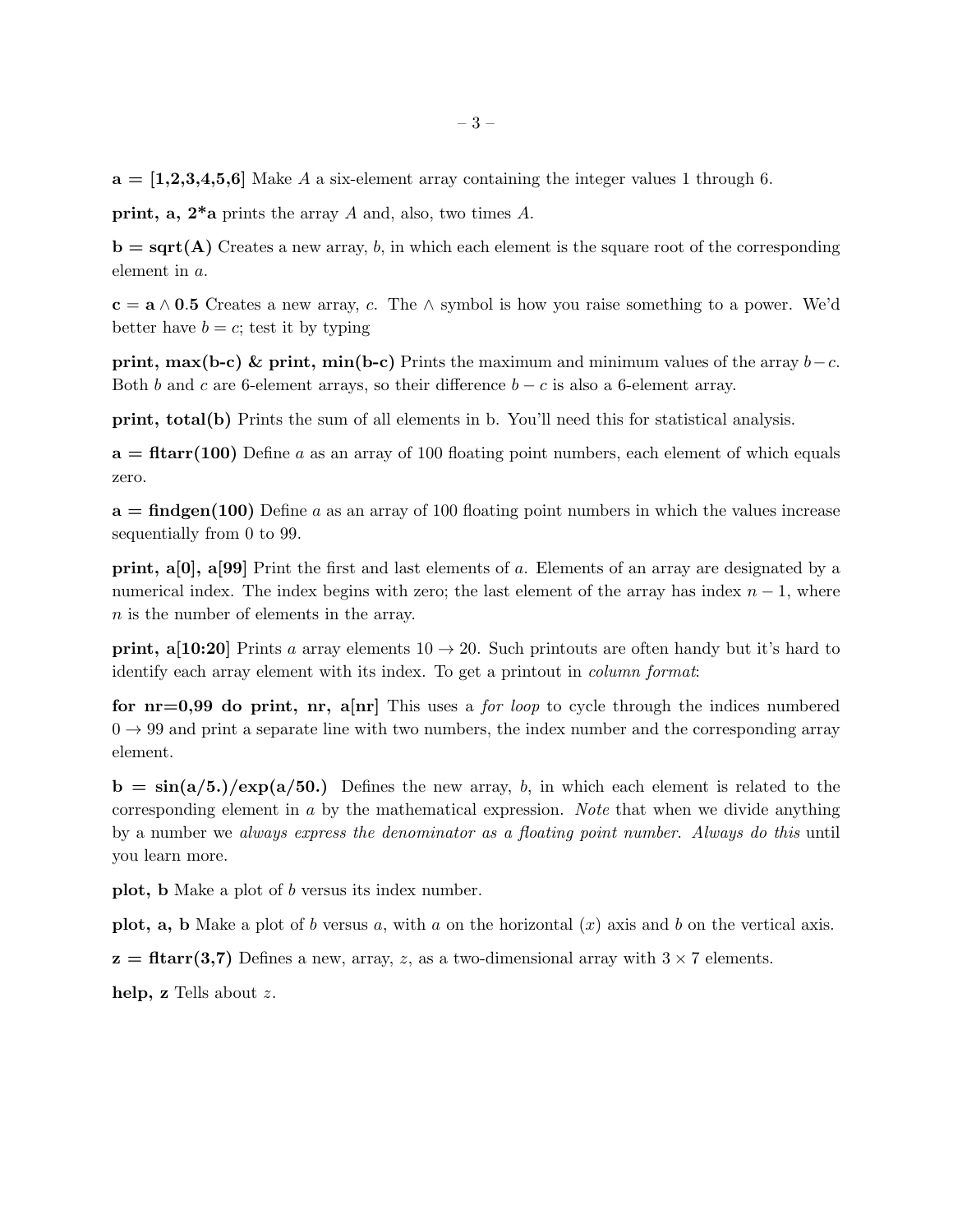# 3. THINGS THAT YOU REALLY WANT TO KNOW

### 3.1. Fundamental mathematical constants

A number of mathematical constants are stored in IDL's "internal variables", which are characterized by the first character being "!". Here's just a few:

**print, !pi** (yep! this is just  $\pi$ )

help, !dtor (degrees times !dtor gives radians)

print, !radeg (radians times !radeg gives degrees)

There's no variable for e, the base of natural logarithms; to get its numerical value, you have to take  $e^1$ :

print, exp(1) (base of natural logarithms)

#### 3.2. The hypertext HELP facility

Hypertext on-line documentation is provided by IDL's HELP facility. To access HELP, type

?

and after some huffing and puffing a hypertext window will come up. Type in something under "Look For".

For example, in the following pages we will use the random number generator RANDOMU. Type *randomu* into the Look For box and you will see several entries. To generate random numbers we will use the RANDOMU function, so single click on that; it will highlight "RANDOMU function". Click on that.

Please note that this hypertext help document is large and can be very slow. You can always Google for "IDL RANDOMU" and this will lead to essentially the same help file and probably be much faster.

In the documentation display, the first portion gives information about the function or procedure. Then it defines the required input parameters. **RANDOMU** needs two input parameters, the "seed" and the number of random numbers to generate. (All random number generators use an input number, called a "seed", to begin the process of generating random numbers; they have to start somewhere!). In IDL, if you don't specify the numerical value of the seed, it sets seed equal to the time from the system clock, which means the numbers differ each time you call RANDOMU. For example, with RANDOMU if you want 230 numbers distributed randomly between 0 and 1, type

```
output = randomu(seed, 230)
```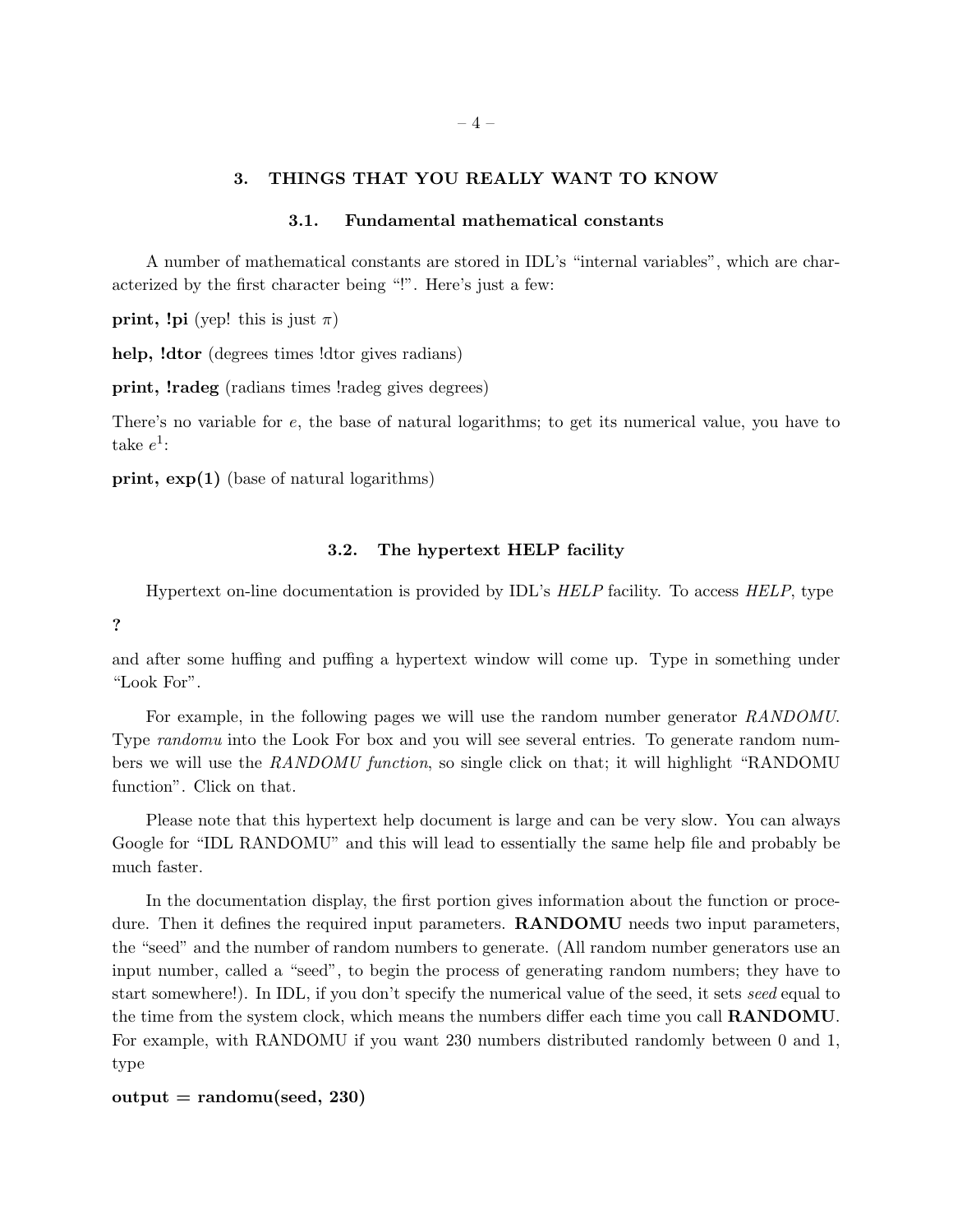This generates a 230-element array called output.

#### help, output & plot, output

### 3.3. Batch files

Suppose you have entered a series of commands and want to repeat the series, perhaps after making either small or large modifications. More typing! But you don't have to do all this typing!

Create a file containing this series of commands. This is called a batch file, which is simply a file that contains the list of IDL commands you wish to run. Once you have generated the file with a UNIX text editor (e.g., textedit or emacs), you invoke it in IDL using the @ symbol.

For example, consider the following series of commands:

original = sin(  $(\text{findgen}(200)/35.) \land 2.5)$ 

original  $=$  original  $+2$ 

time  $= 3 * \text{findgen}(200)$ 

plot, time, original, xtitle="Time", ytitle="amplitude", \$

 $yrange=[0.5, 3.5], \, \text{orange}=[0,600], \, \text{ystyle}=1, \, \text{psym}=-4$ 

In the above, the dollar sign  $\frac{6}{5}$  is a continuation character, meaning that the line is continued on the next line.

Now, you could type each of these commands on the IDL screen. But you could also put them in a batch file called "test.idlbatch.pro", or some other pet name<sup>1</sup>. DO THIS NOW!!!.

Then invoke the commands by typing in IDL (you don't need to type the "pro" at the end)

### @test.idlbatch

and you can then edit the file and re-invoke it at your pleasure. Saves huge amounts of time!

One important point. As you write software you'll create dozens, if not hundreds, of files containing software. You need to annotate those files and explain what you've done so that, when you come back a day or week later, you can decipher what you've done. You can insert a comment in any IDL software file by preceding the comment with a semicolon. For example, you ought to insert at the very beginning of *test.idlbatch* the comment

### ;This file was made for tutorial number 1 at the

<sup>&</sup>lt;sup>1</sup>It's best to append the abbreviation "pro" to the name of any IDL procedure, function, run-time procedure, or batch file. The reason: IDL assumes that you do so, and it allows IDL to find your routines in the IDL path.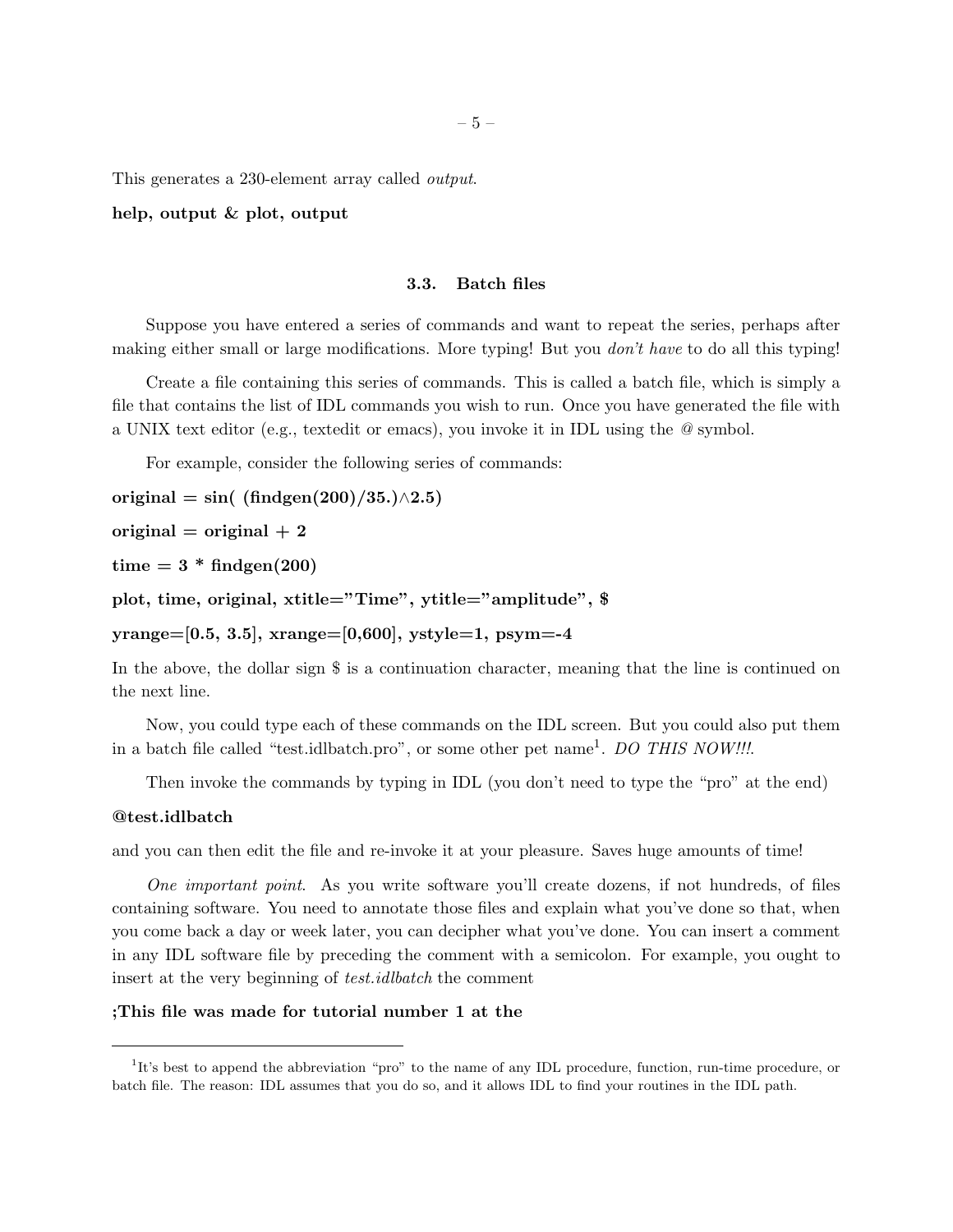#### ;idiotic insistence of the professors involved

or something to that effect. You can also insert a semicolon anywhere in a line and the rest of the line will be ignored, e.g.

#### original  $=$  original  $+2$ ; We could instead have added 3

Heed the voice of experience: You can't have too many comments!

# 3.4. I GOOFED!

Sometimes we goof, and sometimes this puts IDL into some sort of bad state—usually doing something that seems to take forever. If you could only STOP it!

You *can* stop it. To interrupt any IDL command or program type

### CTRL-c

which means: hold down the *Control* key and type the letter "c". (This works on UNIX system commands, too). In IDL, after you've done this it sometimes leaves IDL within a procedure, and you need to get back to the main level by typing

### retall

which means "return all"—get out of all procedures and go back to the main level. Whenever things look weird in IDL, type retall.

### 4. MAKING PLOTS

### 4.1. Specifying data ranges, titles, etc

It's easy to make beautiful plots in IDL. First, generate the batch file as discussed above (§2.4) and run it; you see the plot. It has the x- and y-ranges you specified—titles too! Those aspects are specified by the keywords in the plot procedure. The  $\text{psym} = -4$  keyword puts each point on the plot as a diamond; try it with  $\mathbf{psym} = +4$ , too—and 2 and 0, too ( $\mathbf{psym} = 0$  is equivalent to not specifying psym as a keyword). The plot procedure has *lots* of keywords. For the documentation, use the HELP facility! In addition to those we've introduced above, take a look at linestyle, title, and ystyle.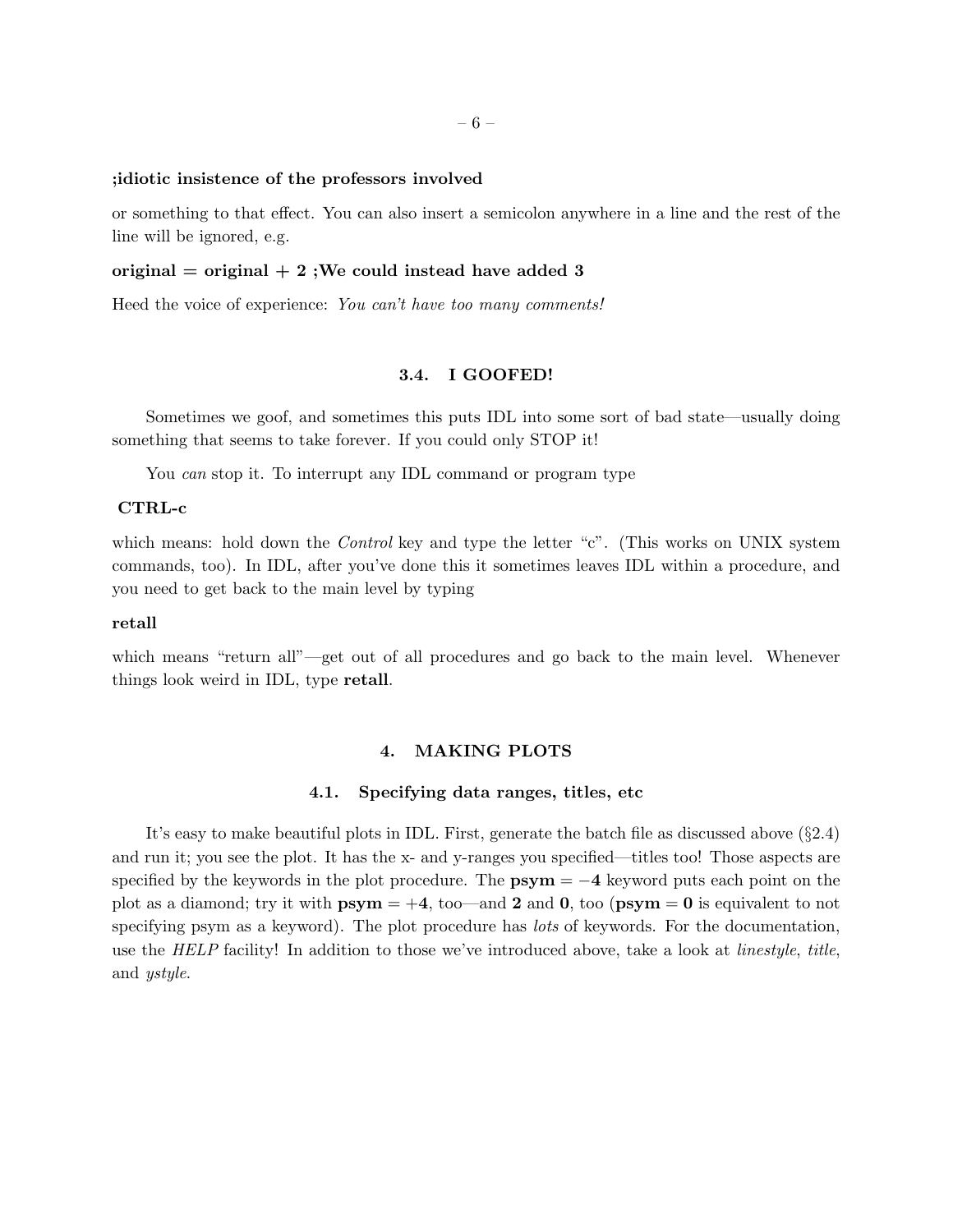# 4.2. Overplotting

Often you want to plot two graphs on the same plot—comparing the data with a theory, for example. Just to illustrate this, suppose you want to compare your current plot of *original* with what you'd get by changing the 2.5 power to 2.0. You can do this by:

original  $2 = 2 + \sin($  (findgen(200)/35.)∧2.0)

### oplot, time, original  $2$ , linestyle $=2$

which will overplot *original* 2 using a dashed line.

# 4.3. Making a Hard Copy on Paper

You do this by creating and then printing a PostScript file. There are several ways to do this. We recommend the following procedure:

- 1. Using a batch file, edit it so that invoking it makes your plot look good on the screen.
- 2. Use the procedure psopen to open a PostScript file. Please copy procedures psopen and psclose from the class directory. This takes as an argument the name of the PostScript file; you can also specify the size of the plot (the default is 8.5 by 11 inches). For example, to make a 5 by 4 inch plot in the file called plotfile.ps you'd type

psopen, 'plotfile.ps', xsize=5, ysize=4, /inches

- 3. Invoke your batch file. Because you called psopen, your plot will be written to the postcript file instead of to the screen.
- 4. Close the poscript file by typing psclose .
- 5. It looks a bit different on the paper than on the screen. Before wasting a piece of paper, look at the ps file to make sure you like it. You can use one of two programs for this (from the UNIX prompt):

/usr/bin/xv plotfile.ps

or

### /usr/bin/gv plotfile.ps

6. Once you like it so much you are willing to spend a sheet of paper, print it from the UNIX prompt with the command lp -dfloor3 plotfile.ps . The file will be sent to the floor3 printer.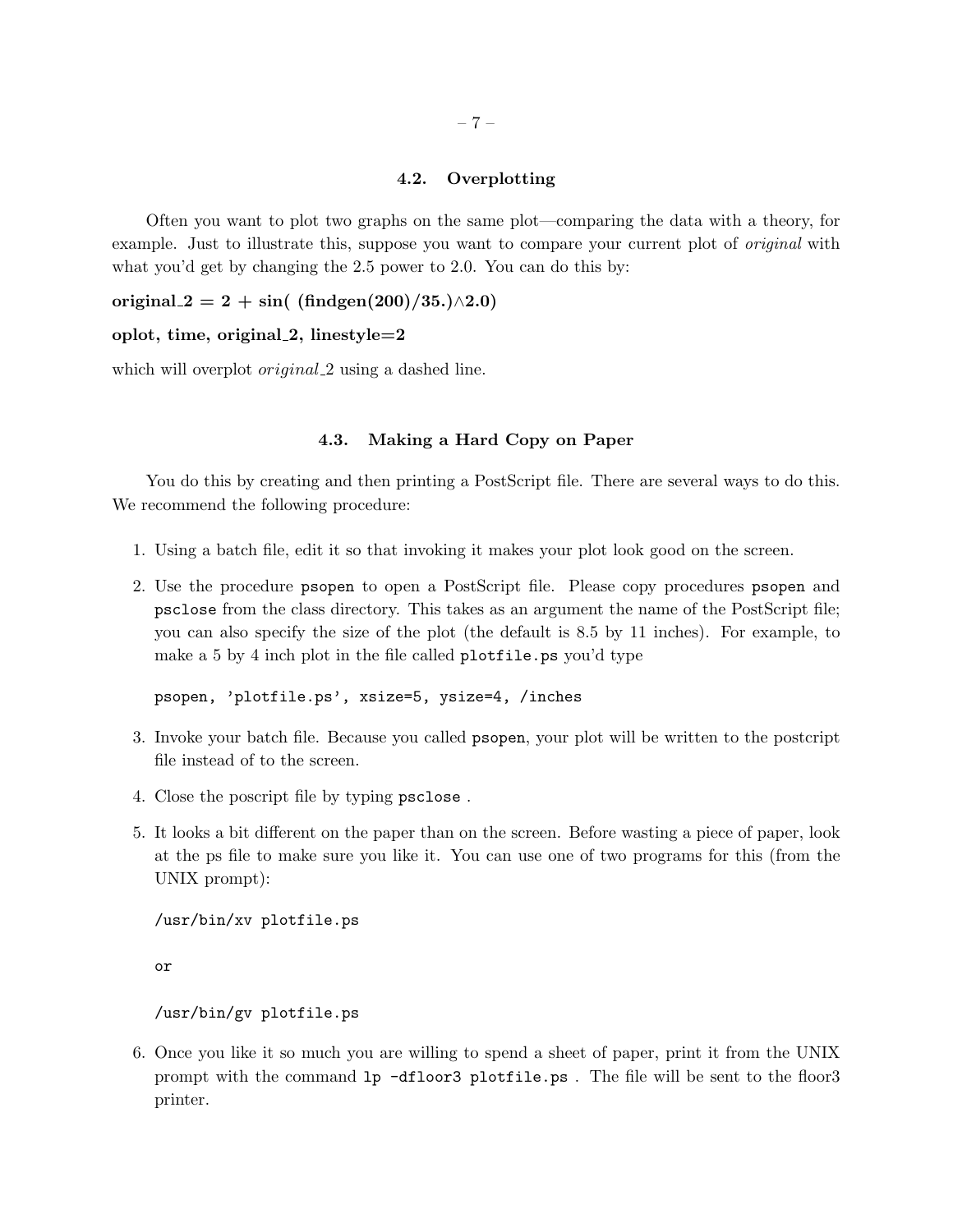### 5. IDL SAVE FILES

You can easily write IDL variables to disk and retrieve them during a later session by using the save and restore commands. See IDL's online help..

### 6. OPERATORS

#### 6.1. Relational operators

Suppose **a** is an array. The statement  $c=(a \cdot a \cdot b)$  sets the new array, c, equal to 1 for those elements where a is equal to 5 and zero elsewhere. In place of eq, you can write ne, lt, etc. See IDL's ?relational operators help.

Why would you want to do this? Suppose a consists of angles that are in the range  $0 \to 2\pi$ and you want to put them in the range  $-\pi \to \pi$ . The easy IDL command is  $\mathbf{c} = \mathbf{a} - 2^*! \mathbf{pi}^* (\mathbf{a} \text{gt})$ !pi)

#### 6.2. The hugely important WHERE

Suppose you have an array a and you want to identify the indices of that array for which the elements exceed 10, say. They are given by **indices**  $=$  where(a gt 10). Then **b**=a[indices] contains only those elements. This is great for finding bad data points!

### 7. FOR LOOPS: USING THEM AND AVOIDING THEM

For loops are handy because you can repeat things easily and automatically; same for While loops. However, they are painfully slow. You should avoid them when possible. And IDL provides some very powerful tools to replace their use; specifically, the operators discussed above allow you to avoid the for/if combination that is so often a part of Fortran and C.

However, sometimes you really do need to use loops. The example below is a case in which a loop was *not* necessary; one could simply write  $a=indgen(6)$  and  $b=indgen(6)\wedge 2$ . To learn how to use loops, see IDL's ?for help. Contrary to popular misconception, you can use a for loop in a batch file, but you have to put the special characters  $&$  at the end of each line to tell IDL that the statements are in a group. Example:

for  $n=0$  to 5 do begin  $&$  $a[n]=n$  & \$ b[n]=n $\wedge$ 2 &\$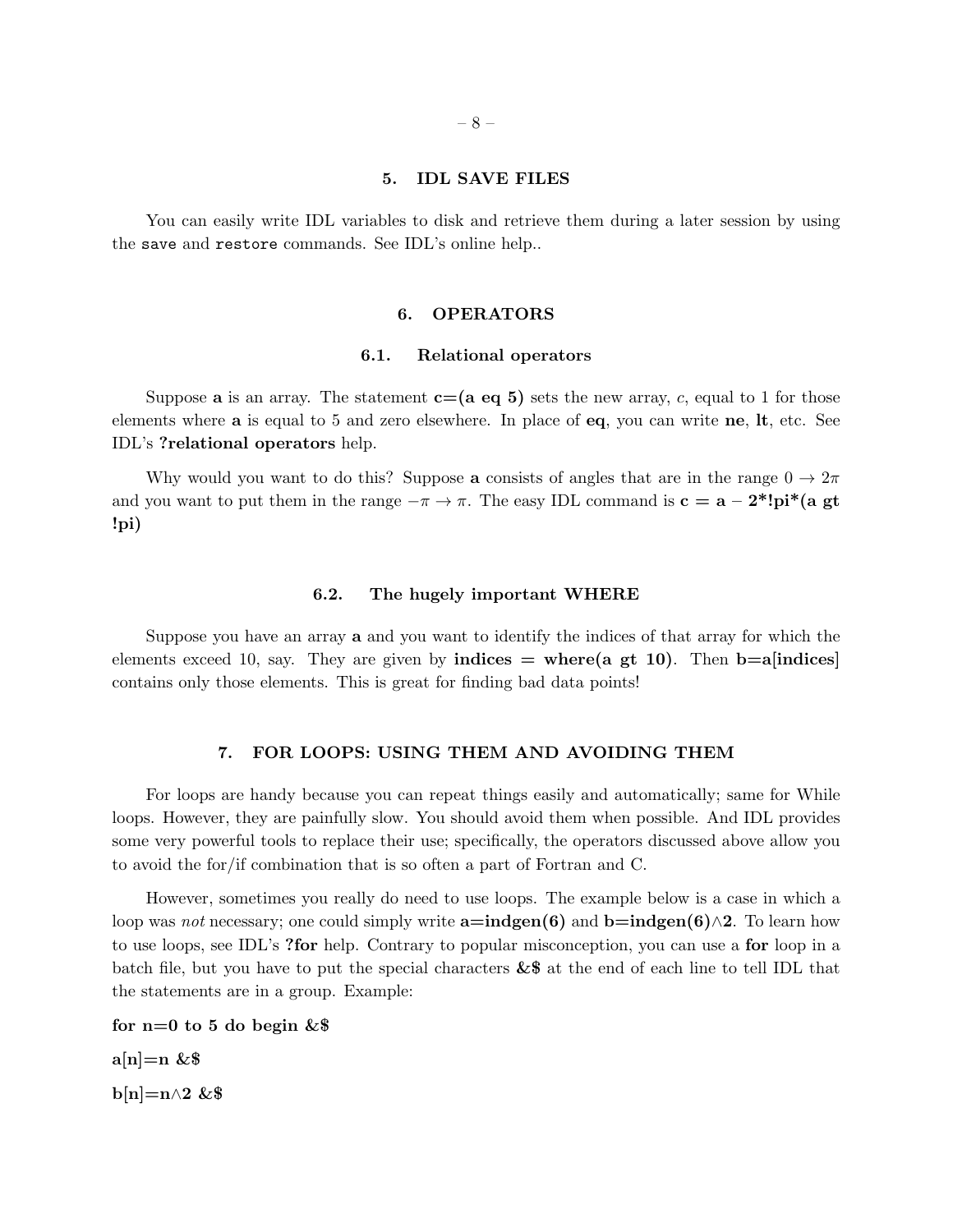endfor

### 8. PROCEDURES, FUNCTIONS, AND MAIN PROGRAMS

### 8.1. Procedures and functions

Often you find yourself invoking a specific calculation again and again. In this case, you should define a *procedure* or a *function*. We cannot overemphasize the importance of breaking down your code into small segments, each of which is defined by a procedure or function that resides in a separate file, with each one thoroughly checked so that there is absolutely no doubt about its reliability. This is called modular programming, and unless you get into the habit you'll find yourself dealing with undocumented, unreadable, unmodifiable software files that are hundreds of lines long.

### 8.2. DOCUMENTING your procedures; and reading others' documentation

IDL provides an easy way for you to document any procedure or function that you write. To see how, look for doc library under IDL's hypertext help. This command also gives you the documentation for any procedure for which documentation has been provided; for example, all of the Goddard library's procedures are documented in this way.

If you write a procedure and don't document it, you might as well forget it—because you WILL forget it!

#### 8.3. Main programs

A main program is exactly like a procedure, residing in a separate file, except that there is no procedure statement. This makes it very much like a batch file; you invoke it from the keyboard by typing run batchfilename (instead of using the  $\Phi$  symbol). However, there are crucial differences: the main program doesn't need any special symbols in loops, and it must have an end statement. When developing a procedure, it is often handy to work with it as a main program.

# 9. ORGANIZATIONAL STRUCTURES

# 9.1. SCALARS

A scalar is just a single number. For example, a string scalar is joename= 'joe'.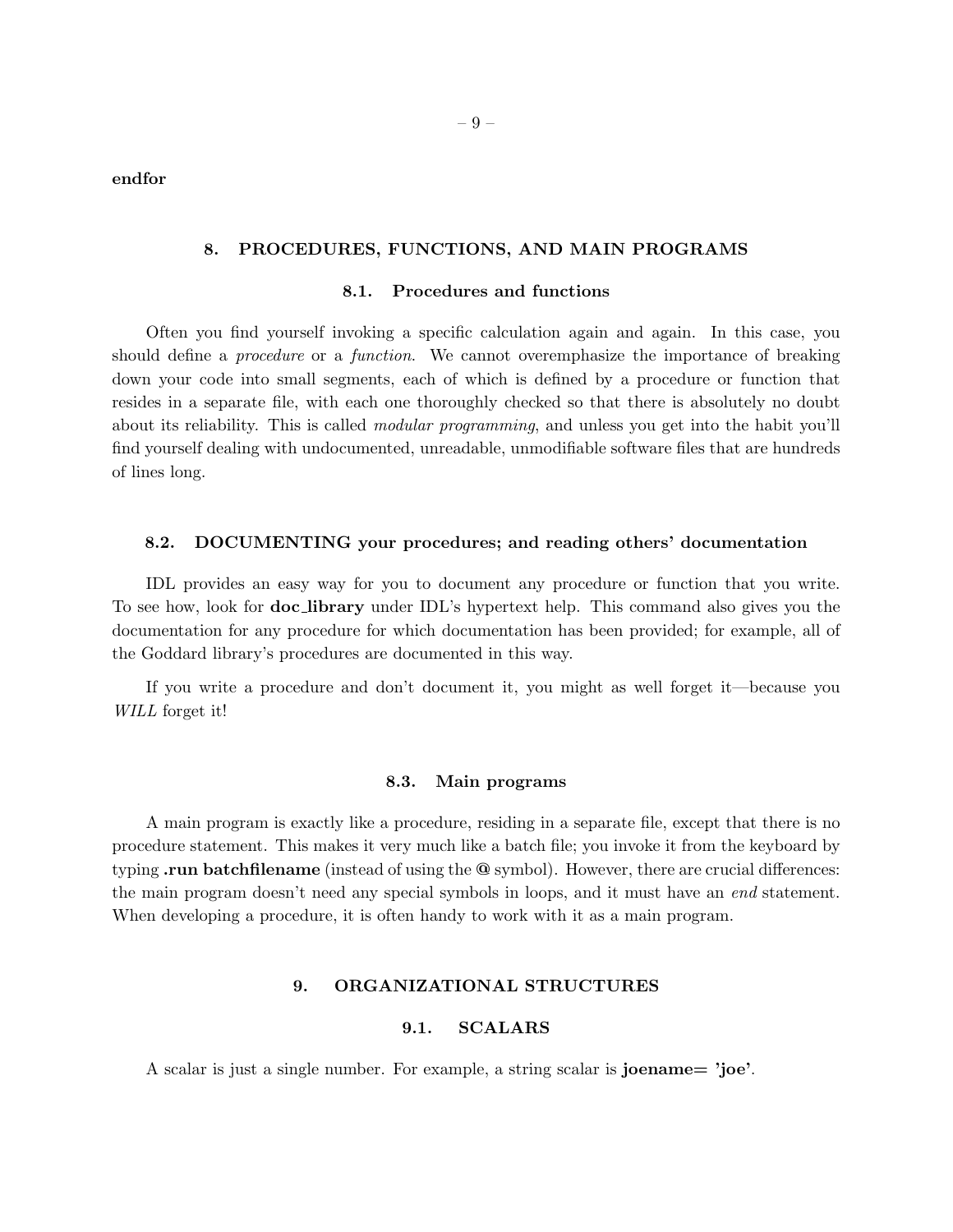### 9.2. VECTORS

A vector is a one-dimensional array. For example, a three-element vector of names is three $names = ['joe', 'ivan', 'mark']$ .

#### 9.3. ARRAYS

IDL handles arrays up to 8 dimensions, i.e. with 8 subscripts. Arrays with two subscripts can be mathematically treated a matrices using the  $\#$  and  $\#$  operators, and various matrix manipulation routines; see IDL help under matrices and matrix operators. You create vectors and arrays using, for example, the **fitarr** or **findgen** commands (for floating point numbers; equivalent commands exists for all variable types). You populate them as appropriate, but try to avoid using for loops; instead, use where, appropriate use of the \* operator, etc.

IDL provides a great deal of flexibility in using subscripts to address particular array elements, and this flexibility is what makes IDL so useful. For example, consider a two-dimensional array  $a = \text{findgen}(100,100)$ . Then:

 $b = a [ 23:25, 67:69]$ 

makes **b** a  $3 \times 3$  2-d array equal to a's array elements in the little box specified. The combination

indx = where(  $a$  gt 10.)  $b = a$ [ indx]

makes b a 1-d array equal to the elements of a that are larger than 10. The combination

```
indx = where( a gt 10.)
jndx = where( a [ indx] le 100.)b = a[ indx[ jndx]]
```
shows that you can subscript arrays with other arrays, and makes b equal to a 1-d array equal to the elements of a that are both larger than 10 and less than or equal to 100.

# 9.4. STRUCTURES

Structures are immensely useful for any project in which data of different types are related. For example, if you have a catalog of stars with positions and reddenings, you can put the whole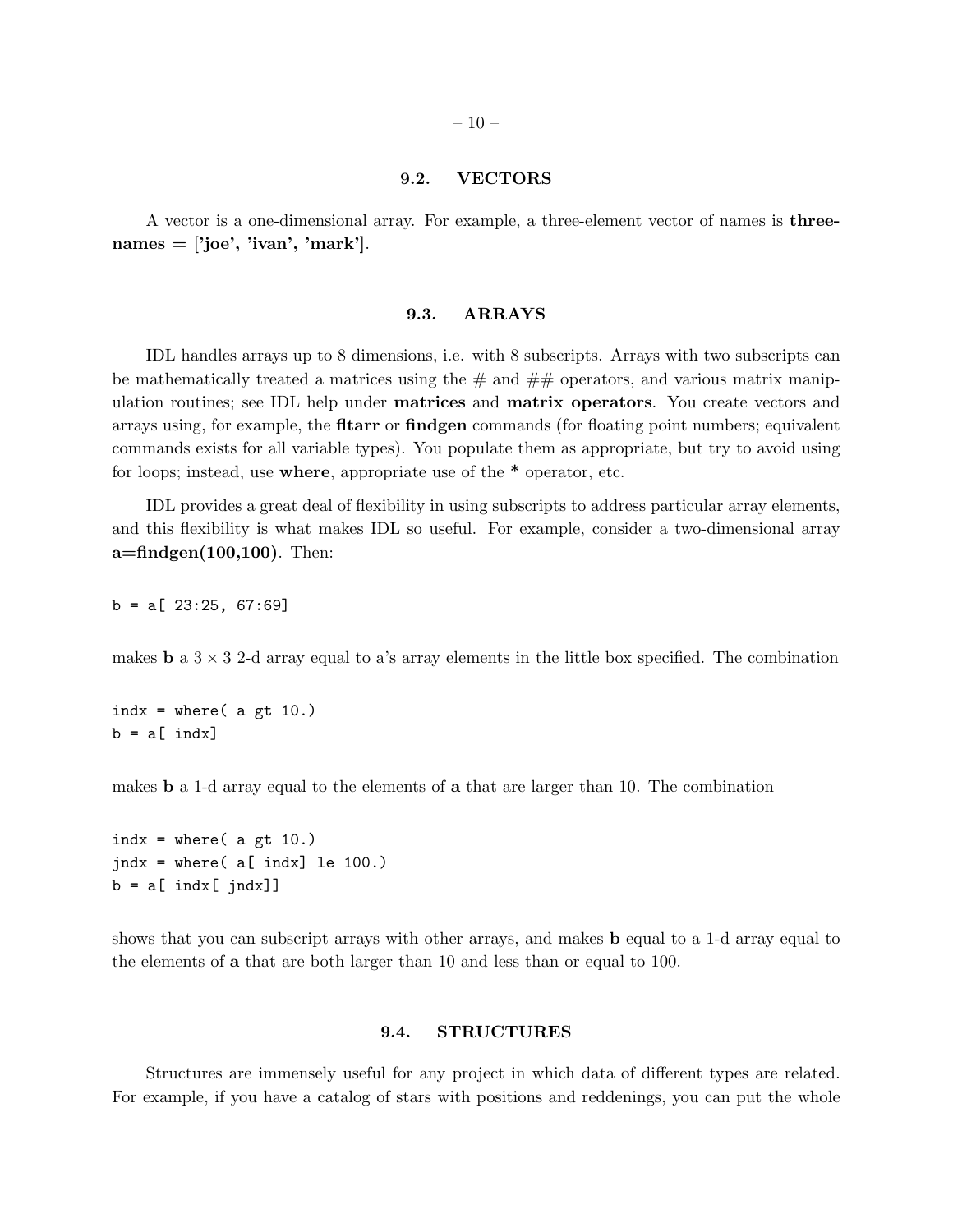catalog in a structure array in which each element of the array contains many quantities such as the name and position. Arecibo data files contain data but also detailed information about telescope pointing, frequencies, etc. and are read into IDL structures. So, we will be working with structures a lot!

There are two types of structure, *anonymous* and *named*. In our experience, anonymous structures are usually preferred.

# 9.4.1. Anonymous Structures

Our abovementioned star catalog has several different data elements. We group them all into a structure; each data element is called a tag. Let's call the structure  $A$ . Then we define the structure tags with the statement

 $A = \{name: 'alpha or i', ra:5.3345, dec:-7.6568, reddening:filter(12)\}\$ 

We just made one structure, a. Now if you type help,/struct,a or help,/st,a, you will see on the screen

|           | ** Structure <752268>, 4 tags, length=72, data length=72, refs=1: |             |  |  |
|-----------|-------------------------------------------------------------------|-------------|--|--|
| NAME      | STRING                                                            | 'alpha ori' |  |  |
| RA        | FLOAT                                                             | 5.33450     |  |  |
| DEC.      | FLOAT                                                             | -7.65680    |  |  |
| REDDENING | FLOAT                                                             | Array[12]   |  |  |

The number <752268> is arbitrary and will change from one anonymous structure to the next. The fact that a *number* appears instead of a name means that a is an *anonymous* structure. It has four tags: the name, the two positions, and 12 different measurements of reddening. In IDL you refer to a particular tag, e.g. dec, by typing a.dec:

print, a.dec

You could change things by typing

 $a.dec = 5.5$  $a.readening[3] = 0.7$ 

Or you could could populate the 12 reddening measurements by typing, for example,